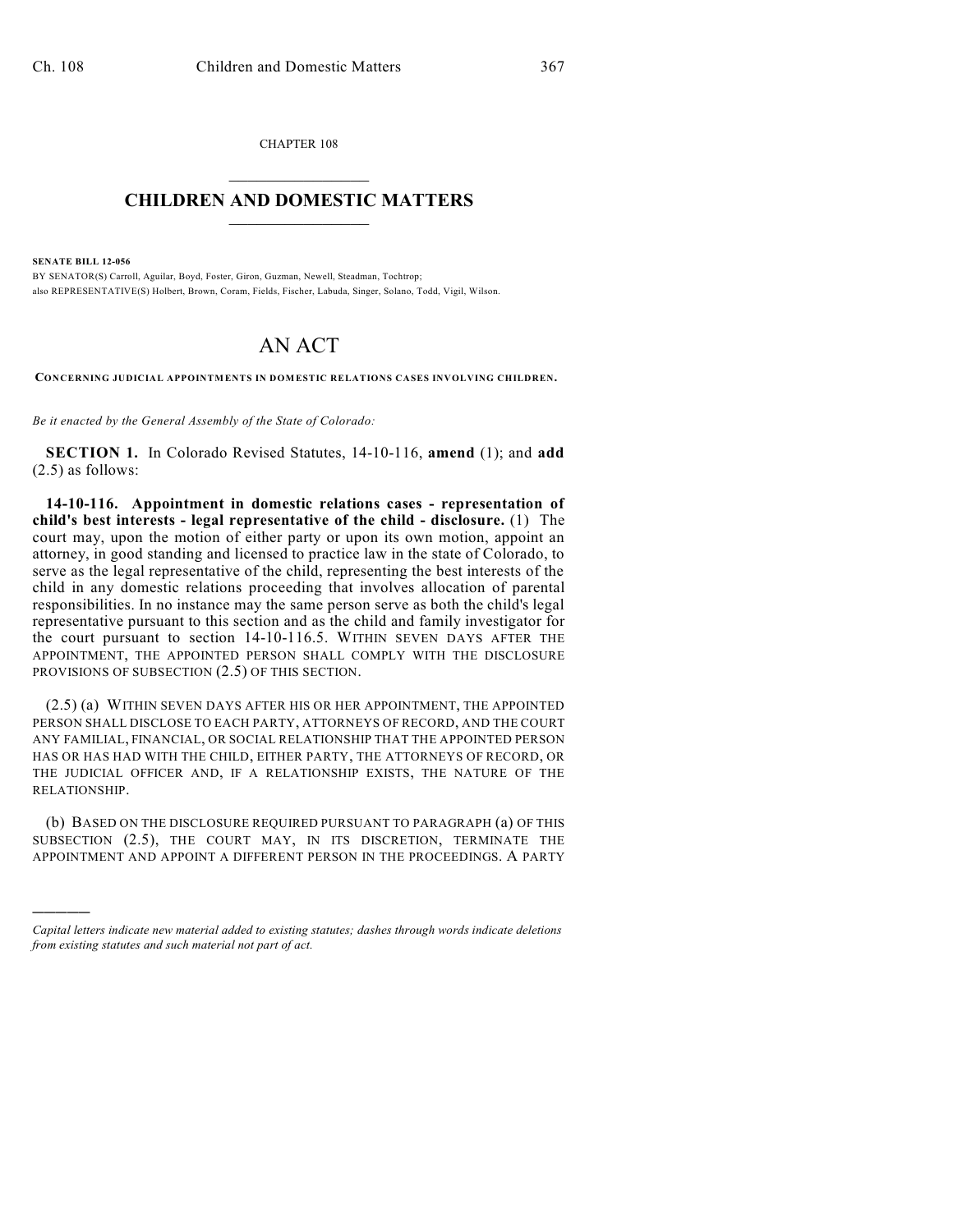HAS SEVEN DAYS FROM THE DATE OF THE DISCLOSURE TO OBJECT TO THE APPOINTMENT BASED UPON INFORMATION CONTAINED IN THE DISCLOSURE. IF A PARTY OBJECTS TO THE APPOINTMENT, THE COURT SHALL APPOINT A DIFFERENT PERSON OR CONFIRM THE APPOINTMENT WITHIN SEVEN DAYS AFTER THE DATE OF THE PARTY'S OBJECTION. IF NO PARTY TIMELY OBJECTS TO THE APPOINTMENT, THEN THE APPOINTMENT IS DEEMED CONFIRMED.

**SECTION 2.** In Colorado Revised Statutes, 14-10-116.5, **amend** (1); and **add** (2.5) as follows:

**14-10-116.5. Appointment in domestic relations cases - child and family investigator - disclosure.** (1) The court may, upon the motion of either party or upon its own motion, appoint an individual A NEUTRAL THIRD PERSON to serve the court as a child and family investigator pursuant to subsection (2) of this section in a domestic relations proceeding that involves allocation of parental responsibilities. The court shall set forth the specific duties of the child and family investigator in a written order of appointment. The same person may not serve as both the legal representative of the child pursuant to section 14-10-116 and as the child and family investigator for the court pursuant to this section. WITHIN SEVEN DAYS AFTER THE APPOINTMENT, THE APPOINTED PERSON SHALL COMPLY WITH THE DISCLOSURE PROVISIONS OF SUBSECTION (2.5) OF THIS SECTION.

(2.5) (a) WITHIN SEVEN DAYS AFTER HIS OR HER APPOINTMENT, THE APPOINTED PERSON SHALL DISCLOSE TO EACH PARTY, ATTORNEYS OF RECORD, AND THE COURT ANY FAMILIAL, FINANCIAL, OR SOCIAL RELATIONSHIP THAT THE APPOINTED PERSON HAS OR HAS HAD WITH THE CHILD, EITHER PARTY, THE ATTORNEYS OF RECORD, OR THE JUDICIAL OFFICER AND, IF A RELATIONSHIP EXISTS, THE NATURE OF THE RELATIONSHIP.

(b) BASED ON THE DISCLOSURE REQUIRED PURSUANT TO PARAGRAPH (a) OF THIS SUBSECTION (2.5), THE COURT MAY, IN ITS DISCRETION, TERMINATE THE APPOINTMENT AND APPOINT A DIFFERENT PERSON IN THE PROCEEDINGS. A PARTY HAS SEVEN DAYS FROM THE DATE OF THE DISCLOSURE TO OBJECT TO THE APPOINTMENT BASED UPON INFORMATION CONTAINED IN THE DISCLOSURE. IF A PARTY OBJECTS TO THE APPOINTMENT, THE COURT SHALL APPOINT A DIFFERENT PERSON OR CONFIRM THE APPOINTMENT WITHIN SEVEN DAYS AFTER THE DATE OF THE PARTY'S OBJECTION. IF NO PARTY TIMELY OBJECTS TO THE APPOINTMENT, THEN THE APPOINTMENT IS DEEMED CONFIRMED.

**SECTION 3.** In Colorado Revised Statutes, 14-10-127, **amend** (1) (a) (I) and (1) (a) (I.5) introductory portion; and **add** (1.2) as follows:

**14-10-127. Evaluation and reports - disclosure.** (1) (a) (I) In all proceedings concerning the allocation of parental responsibilities with respect to a child, the court shall, upon motion of either party or upon its own motion, order the court probation department, any county or district social services department, or a licensed mental health professional qualified pursuant to subsection (4) of this section to perform an evaluation and file a written report concerning the disputed issues relating to the allocation of parental responsibilities for the child, unless such motion by either party is made for the purpose of delaying the proceedings. Any court or social services department personnel appointed by the court to do such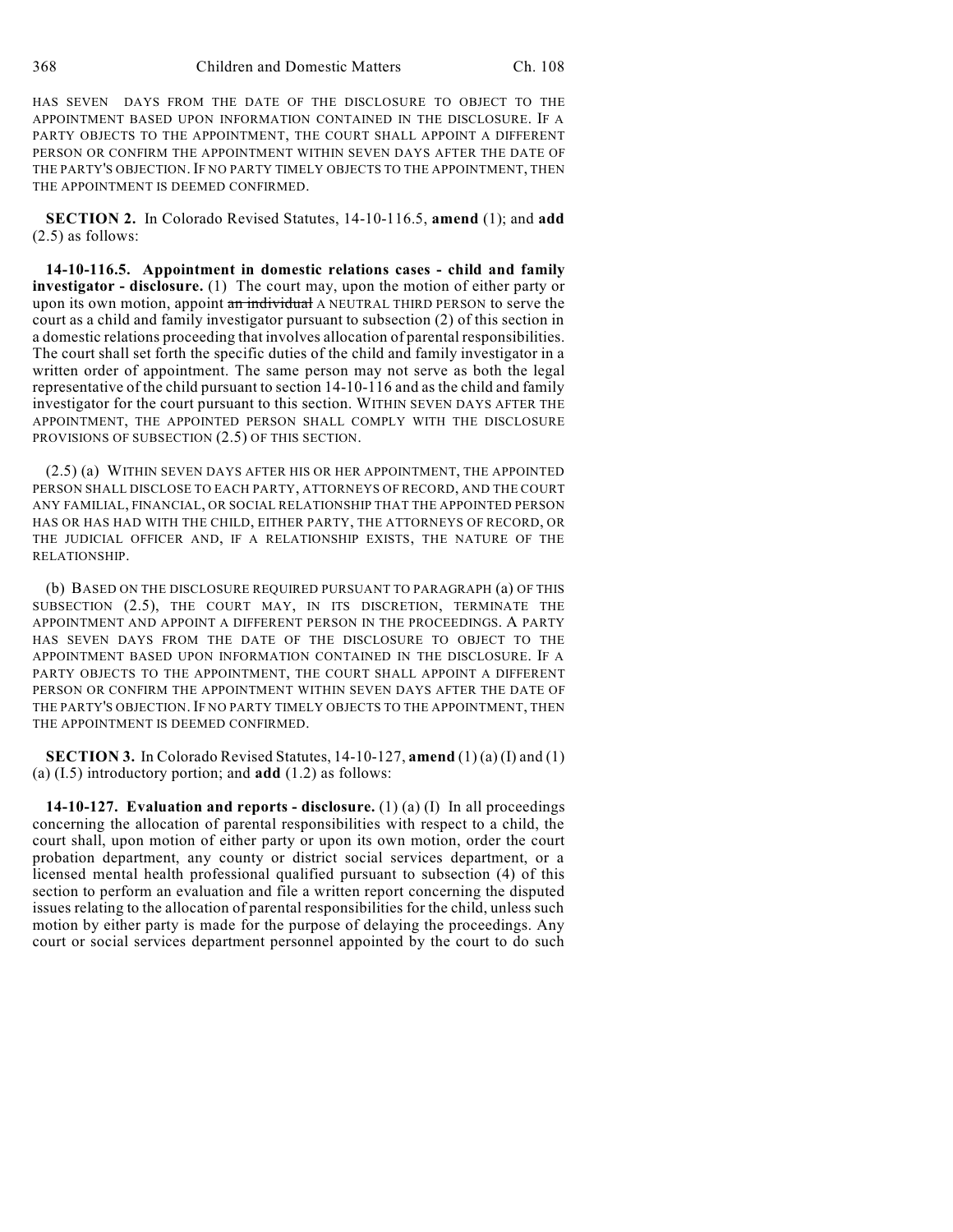evaluation shall be qualified pursuant to subsection (4) of this section. When a mental health professional performs the evaluation, the court shall appoint or approve the selection of the mental health professional. WITHIN SEVEN DAYS AFTER THE APPOINTMENT, THE EVALUATOR SHALL COMPLY WITH THE DISCLOSURE PROVISIONS OF SUBSECTION  $(1.2)$  OF THIS SECTION. The moving party COURT shall, at the time of the appointment of the evaluator, ORDER ONE OR MORE OF THE PARTIES TO deposit a reasonable sum with the court to pay the cost of the evaluation. The court may order the reasonable charge for such evaluation and report to be assessed as costs between the parties AT THE TIME THE EVALUATION IS COMPLETED.

(I.5) A party may request a supplemental evaluation to the evaluation ordered pursuant to subparagraph (I) of this paragraph (a). The court shall appoint another mental health professional to perform the supplemental evaluation at the initial expense of the moving party. THE PERSON APPOINTED TO PERFORM THE SUPPLEMENTAL EVALUATION SHALL COMPLY WITH THE DISCLOSURE PROVISIONS OF SUBSECTION (1.2) OF THIS SECTION. The court shall not order a supplemental evaluation if it determines that any of the following applies, based on motion and supporting affidavits:

(1.2) (a) WITHIN SEVEN DAYS AFTER HIS OR HER APPOINTMENT, THE EVALUATOR SHALL DISCLOSE TO EACH PARTY, ATTORNEYS OF RECORD, AND THE COURT ANY FAMILIAL, FINANCIAL, OR SOCIAL RELATIONSHIP THAT THE EVALUATOR HAS OR HAS HAD WITH THE CHILD, EITHER PARTY, THE ATTORNEYS OF RECORD, OR THE JUDICIAL OFFICER AND, IF A RELATIONSHIP EXISTS, THE NATURE OF THE RELATIONSHIP.

(b) BASED ON THE DISCLOSURE REQUIRED PURSUANT TO PARAGRAPH (a) OF THIS SUBSECTION (1.2), THE COURT MAY, IN ITS DISCRETION, TERMINATE THE APPOINTMENT AND APPOINT A DIFFERENT EVALUATOR IN THE PROCEEDINGS. A PARTY HAS SEVEN DAYS FROM THE DATE OF THE DISCLOSURE TO OBJECT TO THE APPOINTMENT BASED UPON INFORMATION CONTAINED IN THE DISCLOSURE. IF A PARTY OBJECTS TO THE APPOINTMENT, THE COURT SHALL APPOINT A DIFFERENT PERSON OR CONFIRM THE APPOINTMENT WITHIN SEVEN DAYS AFTER THE DATE OF THE PARTY'S OBJECTION. IF NO PARTY TIMELY OBJECTS TO THE APPOINTMENT, THEN THE APPOINTMENT IS DEEMED CONFIRMED.

**SECTION 4.** In Colorado Revised Statutes, 14-10-128.1, **amend** (1) and (2) (b); and **add** (2.5) as follows:

**14-10-128.1. Appointment of parenting coordinator - disclosure.** (1) Pursuant to the provisions of this section, at any time after the entry of an order concerning parental responsibilities and upon notice to the parties, the court may, on its own motion, a motion by either party, or an agreement of the parties, appoint a parenting coordinator as a neutral third party to assist in the resolution of disputes between the parties concerning parental responsibilities, including but not limited to implementation of the court-ordered parenting plan. The parenting coordinatorshall be an individual A NEUTRAL PERSON with appropriate training and qualifications and a AN INDEPENDENT perspective acceptable to the court. WITHIN SEVEN DAYS AFTER THE APPOINTMENT, THE APPOINTED PERSON SHALL COMPLY WITH THE DISCLOSURE PROVISIONS OF SUBSECTION (2.5) OF THIS SECTION.

(2) (b) In addition to making the findings required pursuant to paragraph (a) of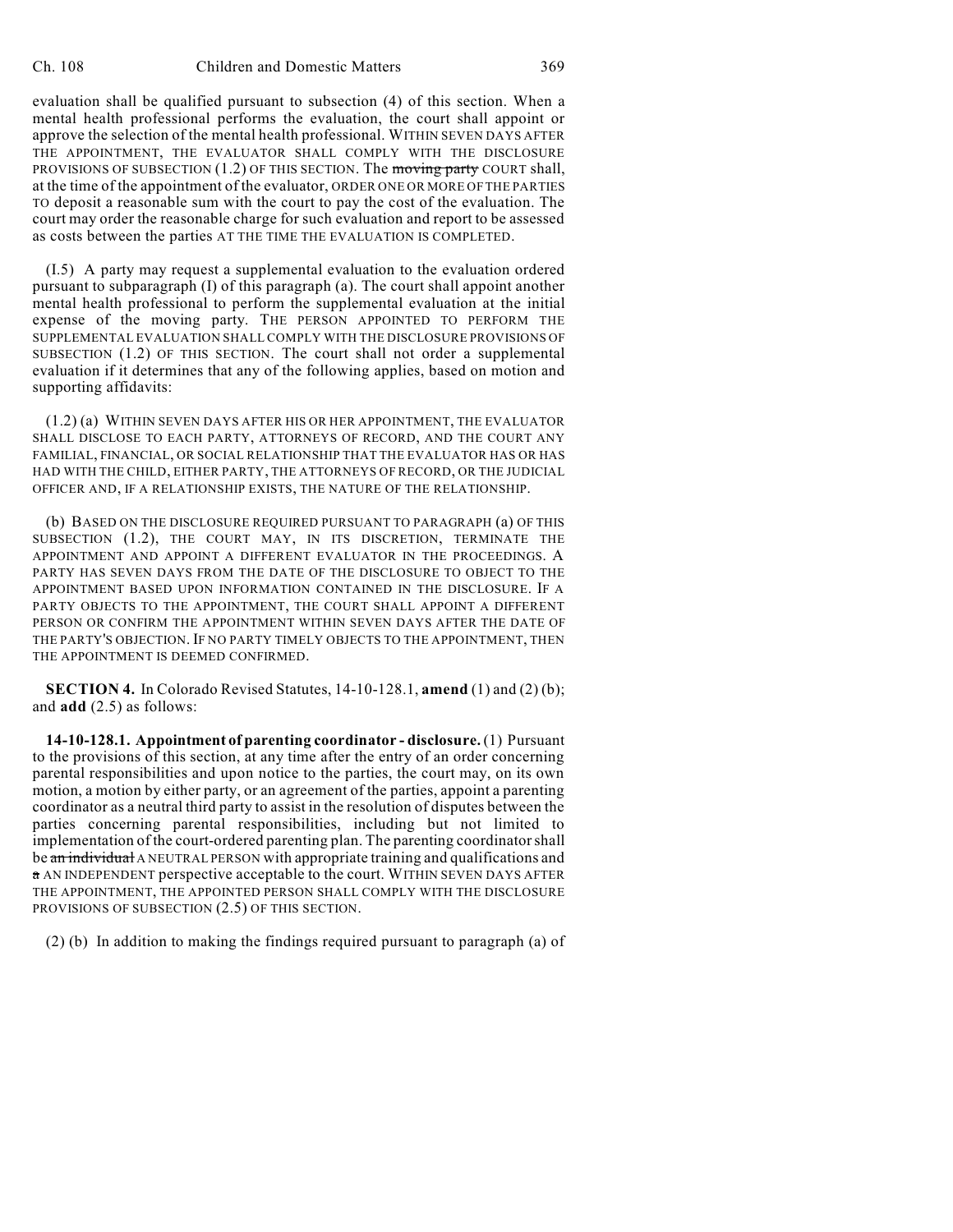this subsection (2), prior to appointing a parenting coordinator, the court shall MAY consider the effect of any CLAIM OR documented evidence of domestic violence, AS DEFINED IN SECTION 14-10-124 (1.3) (a), BY THE OTHER PARTY on the parties' ability to engage in parent coordination.

(2.5) (a) WITHIN SEVEN DAYS AFTER HIS OR HER APPOINTMENT, THE APPOINTED PERSON SHALL DISCLOSE TO EACH PARTY, ATTORNEYS OF RECORD, AND THE COURT ANY FAMILIAL, FINANCIAL, OR SOCIAL RELATIONSHIP THAT THE APPOINTED PERSON HAS OR HAS HAD WITH THE CHILD, EITHER PARTY, THE ATTORNEYS OF RECORD, OR THE JUDICIAL OFFICER AND, IF A RELATIONSHIP EXISTS, THE NATURE OF THE RELATIONSHIP.

(b) BASED ON THE DISCLOSURE REQUIRED PURSUANT TO PARAGRAPH (a) OF THIS SUBSECTION (2.5), THE COURT MAY, IN ITS DISCRETION, TERMINATE THE APPOINTMENT AND APPOINT A DIFFERENT PERSON IN THE PROCEEDINGS. A PARTY HAS SEVEN DAYS FROM THE DATE OF THE DISCLOSURE TO OBJECT TO THE APPOINTMENT BASED UPON INFORMATION CONTAINED IN THE DISCLOSURE. IF A PARTY OBJECTS TO THE APPOINTMENT, THE COURT SHALL APPOINT A DIFFERENT PERSON OR CONFIRM THE APPOINTMENT WITHIN SEVEN DAYS AFTER THE DATE OF THE PARTY'S OBJECTION. IF NO PARTY TIMELY OBJECTS TO THE APPOINTMENT, THEN THE APPOINTMENT IS DEEMED CONFIRMED.

**SECTION 5.** In Colorado Revised Statutes, 14-10-128.3, **amend** (1); and **add** (4.5) as follows:

**14-10-128.3. Appointment of decision-maker - disclosure.** (1) In addition to the appointment of a parenting coordinator pursuant to section 14-10-128.1 or an arbitrator pursuant to section 14-10-128.5, at any time after the entry of an order concerning parental responsibilities and upon written consent of both parties, the court may appoint a qualified domestic relations decision-maker and grant to the decision-maker binding authority to resolve disputes between the parties as to implementation or clarification of existing orders concerning the parties' minor or dependent children, including but not limited to disputes concerning parenting time, specific disputed parental decisions, and child support. A decision-makershall have the authority to make binding determinations to implement or clarify the provisions of a pre-existing court order in a manner that is consistent with the substantive intent of the court order. The decision-maker appointed pursuant to the provisions of this section may be the same person as the parenting coordinator appointed pursuant to section 14-10-128.1. AT THE TIME OF THE APPOINTMENT, THE APPOINTED PERSON SHALL COMPLY WITH THE DISCLOSURE PROVISIONS OF SUBSECTION (4.5) OF THIS SECTION.

(4.5) (a) WITHIN SEVEN DAYS AFTER HIS OR HER APPOINTMENT, THE APPOINTED PERSON SHALL DISCLOSE TO EACH PARTY, ATTORNEYS OF RECORD, AND THE COURT ANY FAMILIAL, FINANCIAL, OR SOCIAL RELATIONSHIP THAT THE APPOINTED PERSON HAS OR HAS HAD WITH THE CHILD, EITHER PARTY, THE ATTORNEYS OF RECORD, OR THE JUDICIAL OFFICER AND, IF A RELATIONSHIP EXISTS, THE NATURE OF THE RELATIONSHIP.

(b) BASED ON THE DISCLOSURE REQUIRED PURSUANT TO PARAGRAPH (a) OF THIS SUBSECTION (4.5), THE COURT MAY, IN ITS DISCRETION, TERMINATE THE